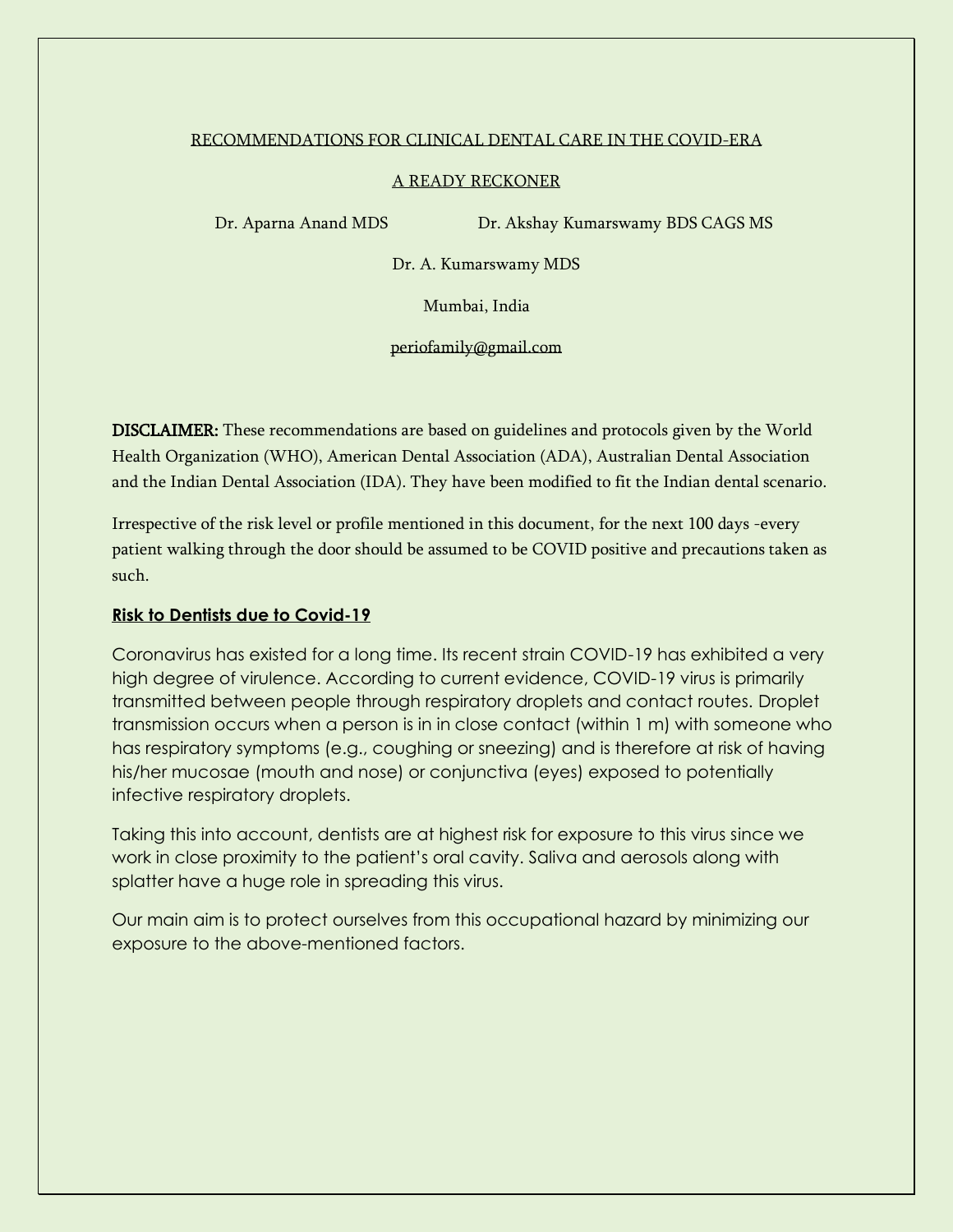## PATIENT RISK CRITERIA

Low Risk - Patients under 60 years of age who have not had any COVID related symptoms in the past 14 days, no contact with COVID infected patients. Most dental procedures can be performed.

Moderate Risk - Patients over 60 years of age. Have recovered from a recent bout of fever, cold, cough in the past 14 days and are currently exhibiting no symptoms. Dental procedures except aerosol producing procedures can be done until they move into a low-risk category.

High risk - Patients of any age group who are suffering from the following symptoms

These include, but not limited to,

- a. Fever in excess of 100 degrees F in the past 14 days
- b. Sore throat
- c. Dry Cough
- d. Malaise

or have revealed having come in contact with COVID infected patients.

Dental procedures should not be done on high risk patients until their general symptoms subside and they can be categorized into Low or Medium risk patients. The following will help classify what constitutes a dental emergency.

## Dental emergencies

- Uncontrolled bleeding
- Cellulitis or a diffuse soft-tissue bacterial infection with intra-oral or extra-oral swelling that potentially compromises the patient's airway
- **•** Trauma involving facial bones, potentially compromising the patient's airway

## Dental urgencies

- Severe dental pain from pulpal inflammation
- **•** Pericoronitis or third-molar pain
- Surgical post-operative osteitis, dry socket dressing changes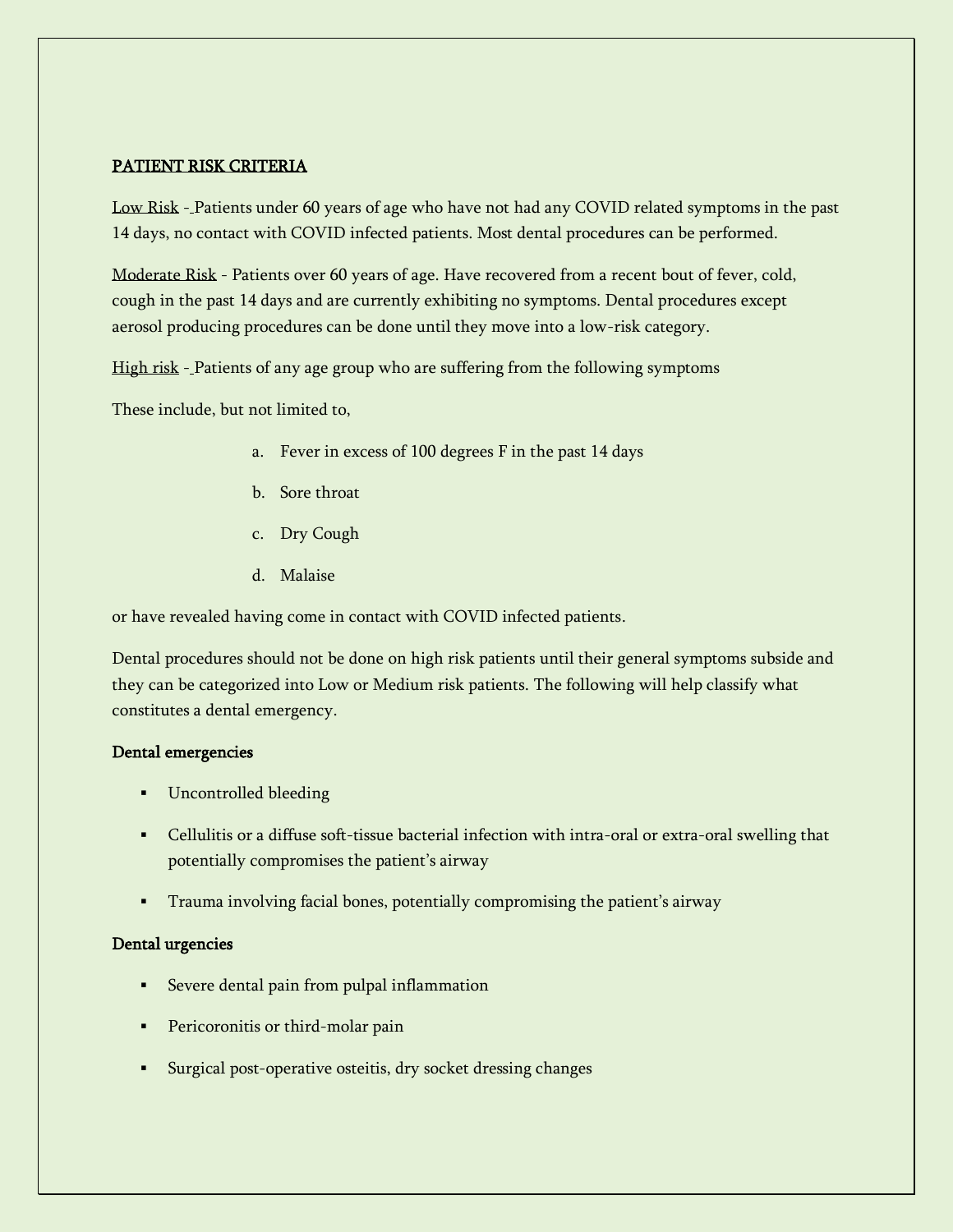- Abscess, or localized bacterial infection resulting in localized pain and swelling
- **•** Tooth fracture resulting in pain or causing soft tissue trauma
- Dental trauma with avulsion/luxation
- **•** Dental treatment required prior to critical medical procedures
- Final crown/bridge cementation if the temporary restoration is lost, broken or causing gingival irritation
- Biopsy of abnormal tissue

## Non-urgent dental treatments that can be postponed

- Initial or periodic oral examinations and recall visits, including routine radiographs
- Routine dental cleaning and preventive therapies
- Orthodontic procedures other than those to address acute issues (e.g. pain, infection, trauma) or other issues critically necessary to prevent harm to the patient
- **Extraction of asymptomatic teeth**
- Restorative dentistry including treatment of asymptomatic carious lesions
- **•** Aesthetic dental procedure

# 1. PATIENT PHONE CALL

- a. A patient who calls with a dental issue, should be asked in detail about the problem.
- b. If the patient is not of record, he should be asked to contact their dentist. Incase he does not have a primary dentist provider - proceed further with questioning.
- c. Medical History a thorough medical history with specific history about any COVID related symptoms should be asked.
- d. If the patient is deemed to be a high-risk patient, he/she should be referred to a general physician or a hospital for further investigations to rule out COVID infection.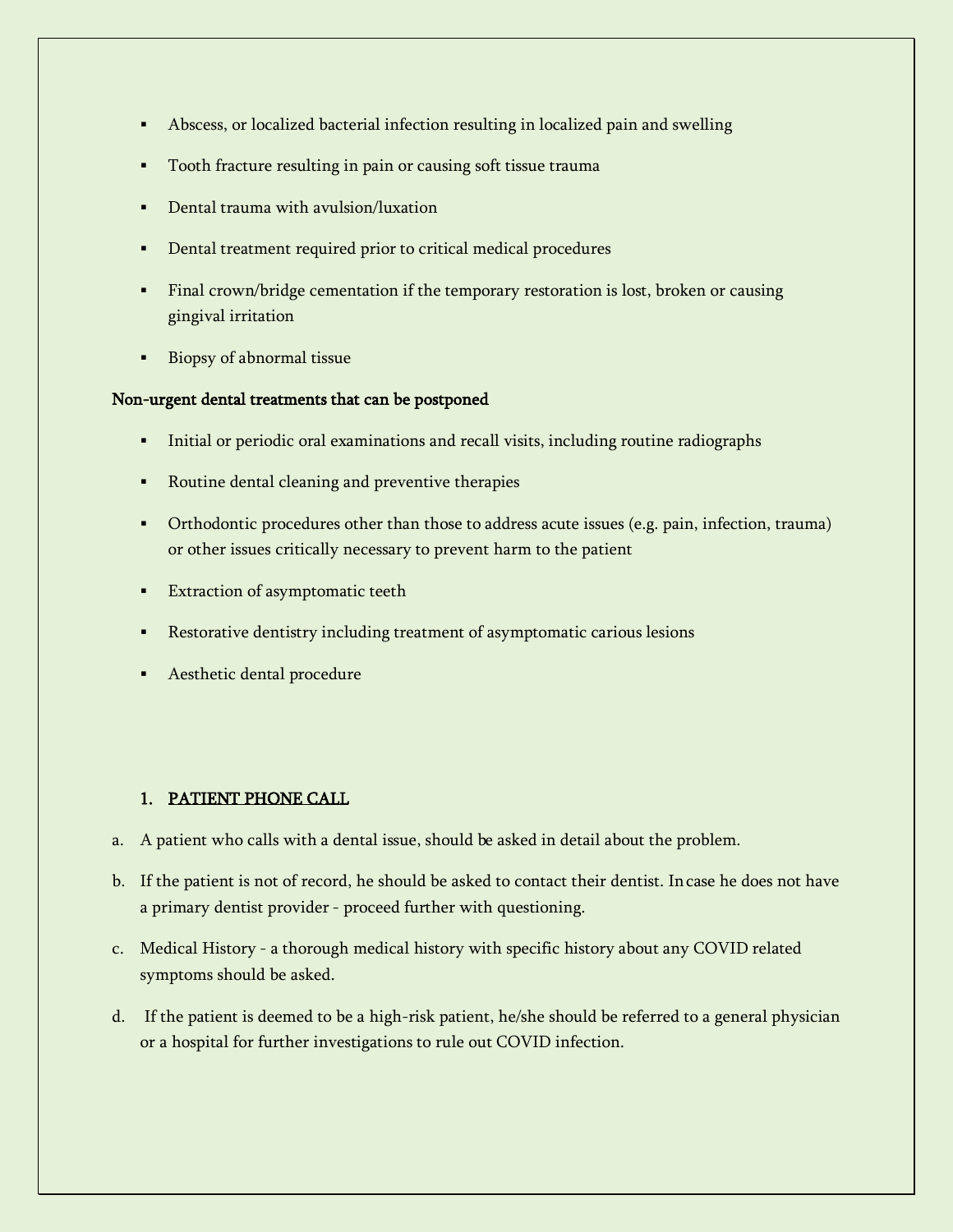- e. If it is determined that the patient is a moderate or low-risk patient, they can be scheduled for a dental procedure at an appointed date and time.
- f. They should be instructed that it would be preferred if they came alone to the appointment. If unable to, then only 1 person can accompany them to the dental appointment.
- g. They should also be instructed to wear a mask and come to their appointment. If accompanying person is also present then he/she must also wear a mask.

## 2. RECEIVING THE PATIENT

- a. The clinic door should be kept locked under all circumstances. The patient can arrive and ring the bell or call the front desk from the door. This will help avoid random people from entering the clinic premises.
- b. Footwear should be removed outside the main premises and a shoe/foot cover should be provided.
- c. The front desk personnel will then take the body temperature of the patient and their accompanying person with an infra-red non-contact thermometer (IRT) and ensure that they do not have a body temperature exceeding 100 degrees F.
- d. The patient and the accompanying person will be given hand sanitizers.
- e. Patient details should be noted down verbally by the front desk personnel. Do not allow them to use the clinic tablet for recording details. Do not provide pen or paper to record details. If a pen is used for any reason, it must be sanitized immediately by wiping down with 70% ethanol (spirit)
- f. Remove all reading material from waiting areas.
- g. Do not hesitate to politely tell patients from touching unnecessary areas in the waiting room.

## 3. GETTING THE OPERATORY READY

- a. The operatory should be cleaned and sanitized before seeing the patient(further info below)
- b. Barrier tapes should be present on all surfaces that contact is expected from any of the personnel in the operatory. These are, but not limited to, light handles, dental chair arm rests, dental chair console, controls near the spittoon, computer keyboard and mouse.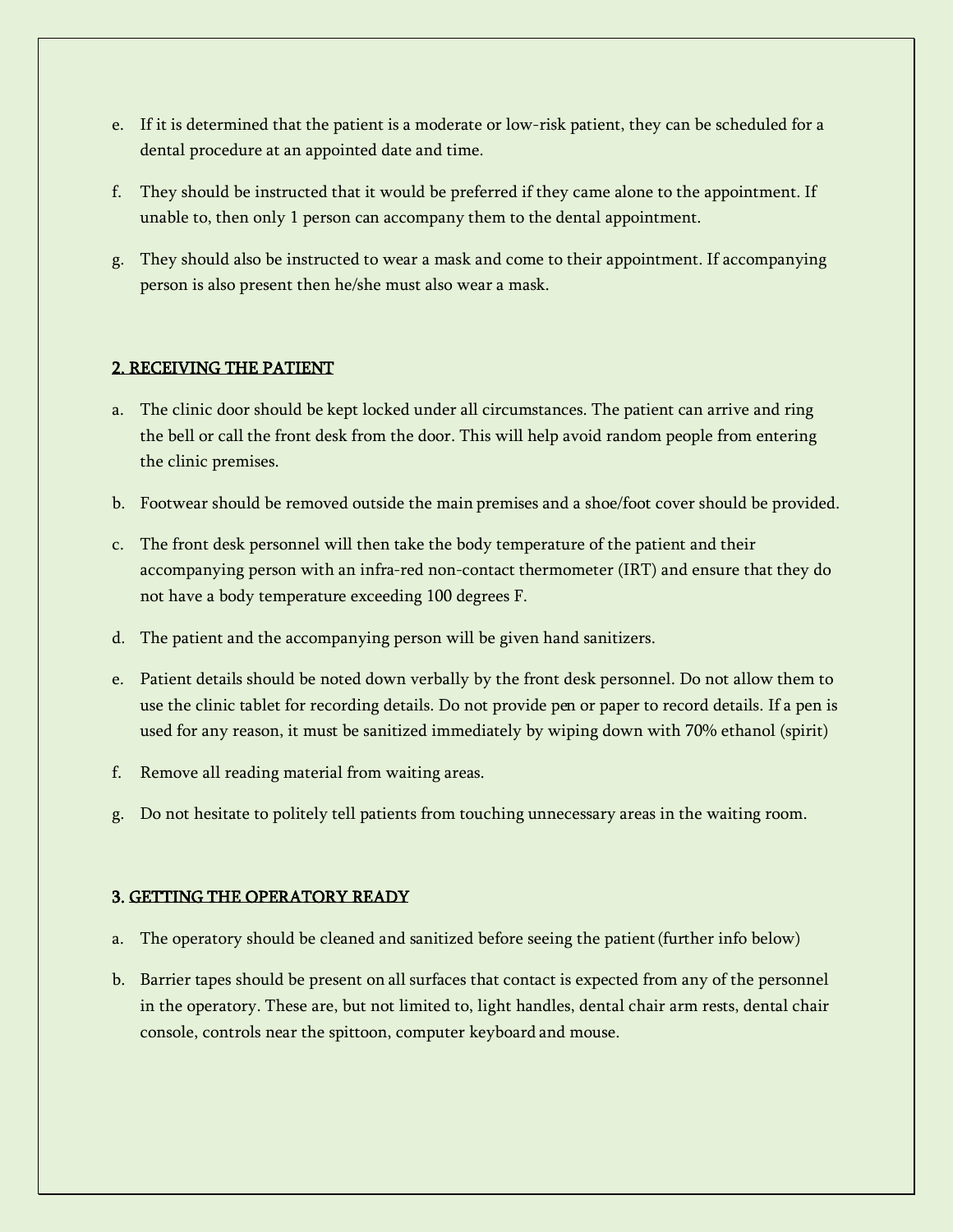## THE ROLE OF THE SPITTOON/CUSPIDOR

A spittoon or cuspidor has been attached to dental chairs for ages. It is responsible for a lot of splatter which can spread potentially infective agents into the dental operatory thus putting the dentist and other clinic personnel at risk. The time is now right to get rid of this attachment. Having worked on chairs with and without spittoons, we believe that its absence does not make much of a difference. Rather, time can be saved by not having the patient get up every few minutes to expectorate. The saliva and other fluids can be eliminated from the patients mouth by asking them to suck on the saliva ejector like a straw.

If the spittoon cannot be removed from the chair, cover it with a cling wrap or barrier tapes and inform the patient about its non-functionality.

# 4. SEATING THE PATIENT

- a. The patient should be asked to keep all their belongings such as mobile phones, spectacles, car keys etc in their bags or give it to their accompanying person. The clinic staff should not touch any patient belongings once inside the operatory.
- b. The patient is then given a mouthwash (preferably 1.5% hydrogen peroxide or 0.2% povidone) and asked to rinse with it for about 30 seconds before suctioning it out with a saliva ejector. The spittoon/cuspidor usage should be avoided as it promotes splatter.
- c. The patient is given eye protection goggles before the dentist starts his examination
- d. A thorough examination is done by the dentist while taking Universal precautions
- e. If X-rays need to be taken, a barrier film should be used with RVG. In case of manual E-speed film radiographs, the X-ray cover should be appropriately disposed after processing of the film and the developing console should be sanitized.

# PROCEDURE BASED RECOMMENDATIONS

- 1. Aerosol generating procedures
	- a. Restorative dentistry
	- b. Oral Prophylaxis using Ultrasonic devices
	- c. Implant Dentistry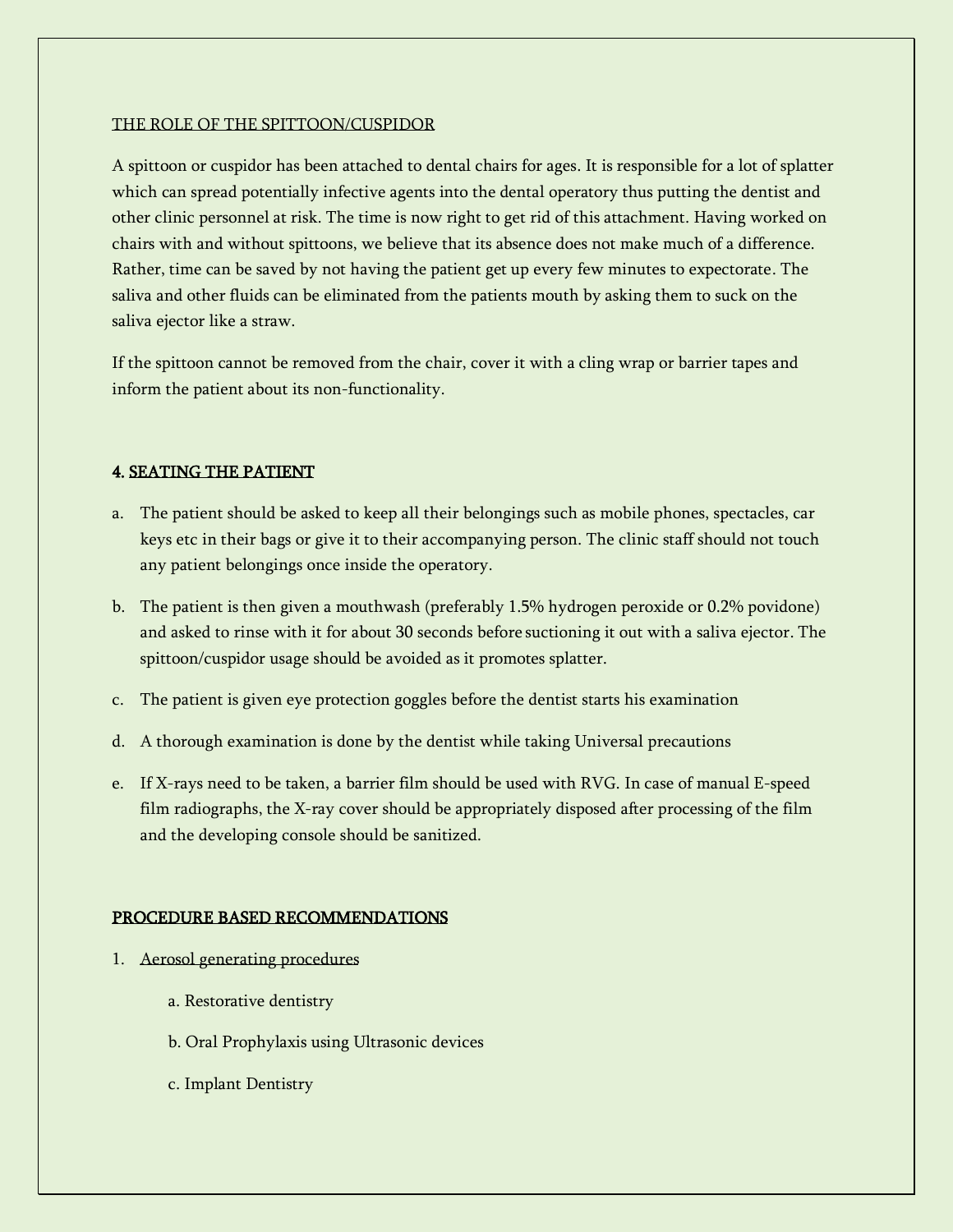- d. Fixed Prosthodontics
- e. Oral Surgical procedures where a high-speed handpiece is expected to be used
- For the above procedures, the use of the following is mandatory
	- a. Rubber Dam (wherever applicable)
	- b. Hi-Vac Suction in conjunction with saliva ejector
- 2. Non-Aerosol generating procedures (possibility of saliva smear)
	- a. Examination and Consultation
	- b. Removable Prosthodontics
	- c. Non-surgical Extractions
	- d. Orthodontics
	- e. Oral Prophylaxis using hand scalers
	- f. Biopsies

# INFECTION CONTROL

# (A) PERSONAL PROTECTIVE EQUIPMENT FOR Dental Health Personnel (DHPs) during AEROSOL GENERATING PROCEDURES

- Headcap
- Protective goggles/ loupes
- face shield/visor
- mouth mask (double) (N 95 respirator) + outer disposable mask cover nose and mouth.
- Coveralls with hood
- foot cover
- Double gloves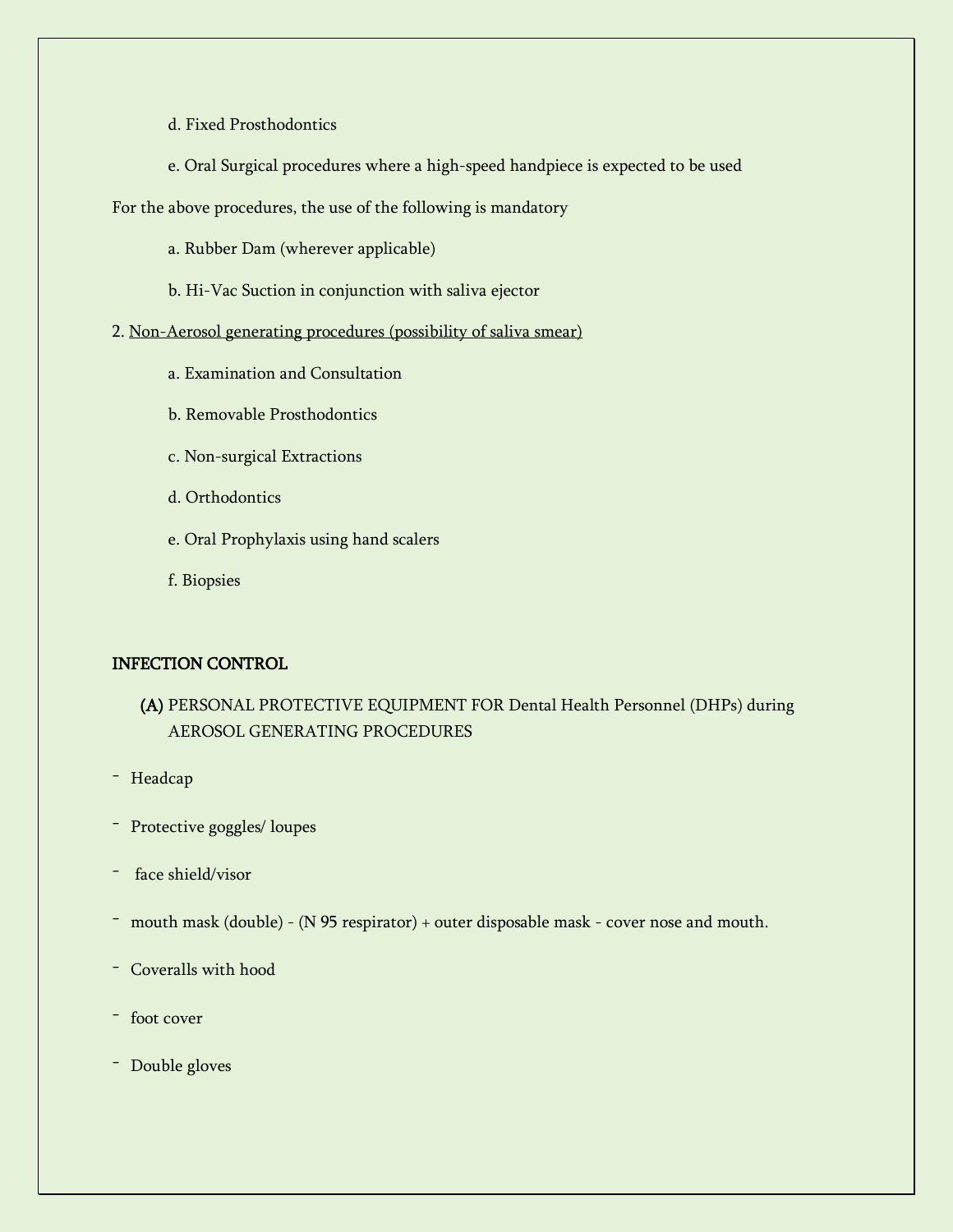# (B) PERSONAL PROTECTIVE EQUIPMENT FOR NON AEROSOL GENERATING **PROCEDURES**

- Headcap
- Protective goggles/ loupes
- face shield/visor
- mouth mask (double) (N 95 respirator) + outer disposable mask cover nose and mouth.
- Gown
- foot cover
- Double gloves

#### Procedure to wear and discard your PPE

Wash your hands thoroughly until your forearm using soap and water. The following order should be followed by while wearing PPE

- 1. Inner gloves
- 2. Gown
- 3. Headcap and Foot covers
- 4. N-95 Respirator and Facemask
- 5. Goggles/Loupes and Face shield
- 6. Outer Gloves

To remove PPE after procedure – the following order should be followed

- 1. Gloves (outer)
- 2. Goggles/Loupes and Face shield
- 3. Gown
- 4. Head and Foot covers
- 5. N-95 Respirator and Facemask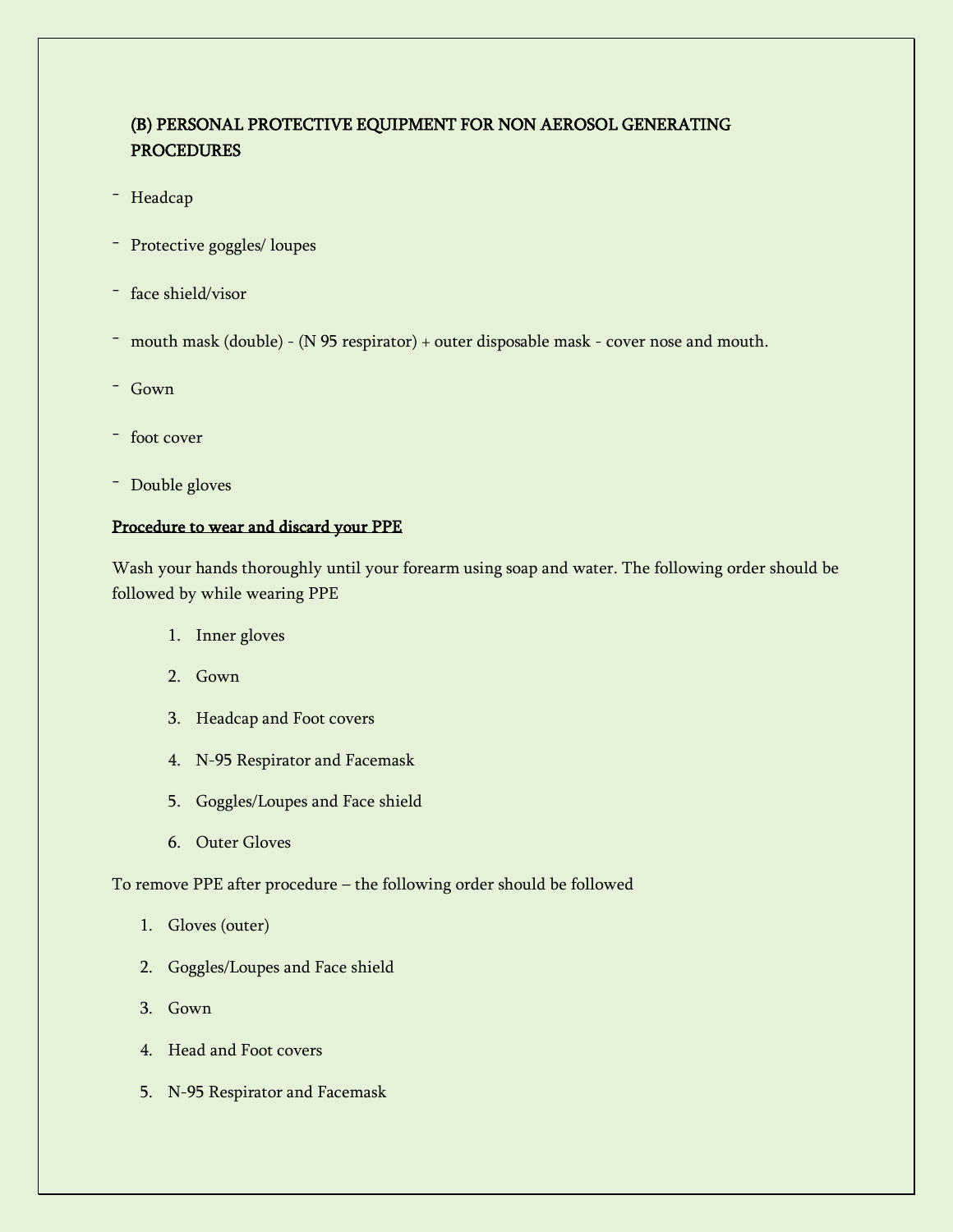## 6. Gloves (inner)

Preferably, the PPE should be removed and discarded in a dirty section of the clinic which can be cleaned later. All staff must remove the PPE in the same area of the clinic.

If possible – the operatories should be separated for aerosol and non-aerosol producing procedures.

## 5. DISINFECTION OF OPERATORY POST PROCEDURE

It is important to note that the virus can survive on plastic and stainless steel for almost 3 days. Therefore, all dental instruments must be sterilized with utmost care and protocol as soon as the procedure is completed and the patient is dismissed from the operatory.

Barrier tapes should be removed and disposed into the hazard disposal bag. The parts of the chair that were covered with the barrier tape must be wiped down with 70% Ethanol (spirit) or Sodium Hypochlorite (taking care of the fact that it may affect upholstery).

Countertops (marble/granite) may be wiped clean with a solution of 10g of Bleaching powder mixed in 1 liter of water. Wooden countertops (sunmica) maybe wiped clean with 70% Ethanol (Spirit). These disinfectants effectively reduce Coronavirus infectivity within 1 minute.

Benzalkonium Chloride based disinfectants (Lizol) are believed to be slightly less effective.

## 6.DISMISSING THE PATIENT

Once the patient exits the operatory, payment for the procedure should ideally be done through a non-contact mode.

If a Credit or debit card is used for payment, the card should be wiped with 70% alcohol (spirit) and then used.

Post-operative instructions maybe messaged or emailed to the patient.

Prescriptions for the patient can be sent to their mobile phone or the patient maybe requested to call from the medical store directly.

# LIST OF MUST-HAVE EQUIPMENTS IN THE CLINIC

- 1. Class B Autoclave
- 2. Ultrasonic bath
- 3. Fumigation device
- 4. Air Purifiers with HEPA filter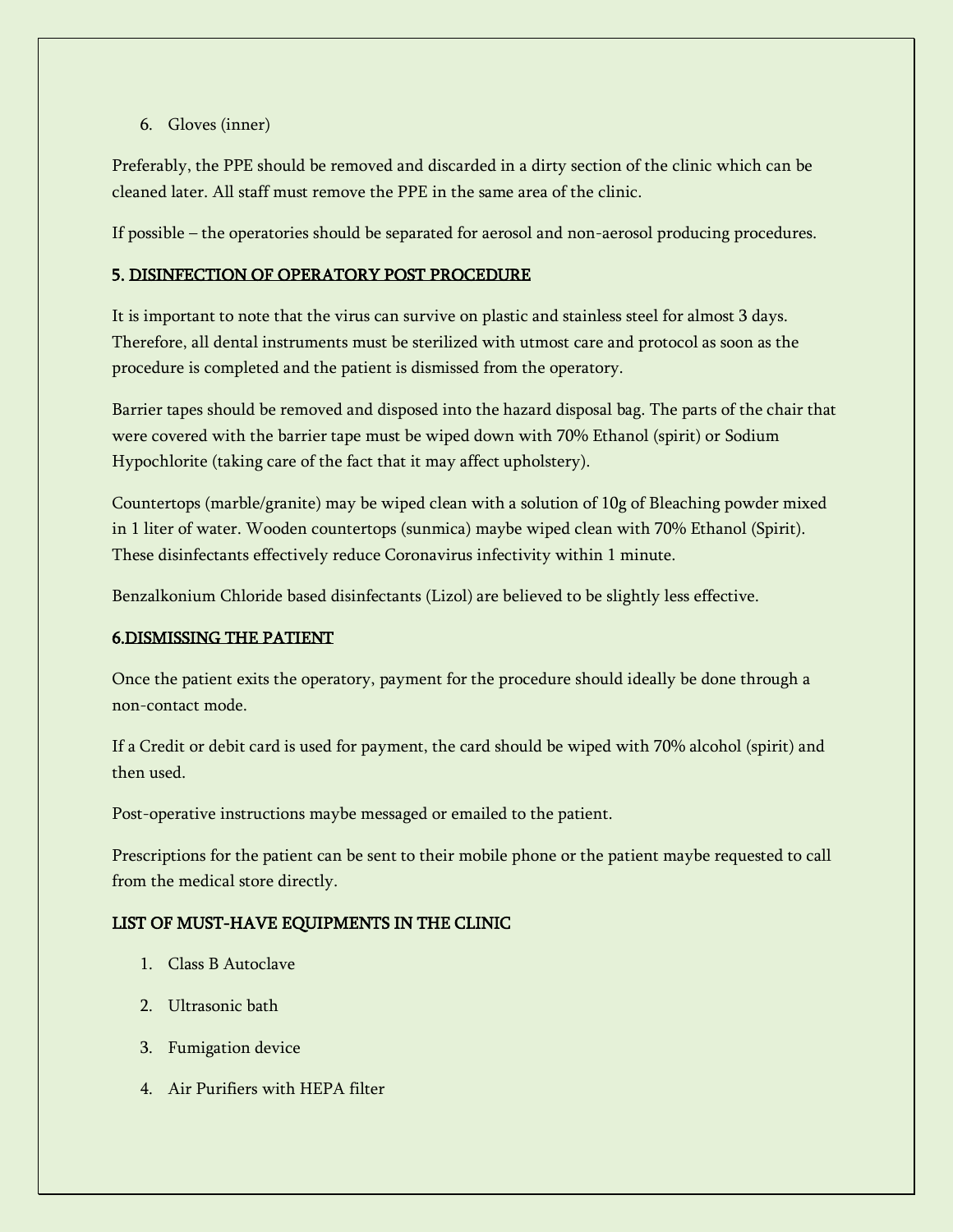## GENERAL SAFETY OF THE DENTAL CLINIC

1. Clean and disinfect doorknobs, light switches, cabinet handles, front desk area FREQUENTLY with 70% Ethanol (Spirit) or Sodium Hypochlorite.

2. Wipe down all hard surfaces of the waiting area regularly with disinfectant wipes.

3. Laboratory personnel, Medical Representatives and all other visitors should be tested for temperature with an IRT. Preferably block a separate day and time in the week for visitors including medical representatives.

4. Any laboratory personnel should be asked to leave their belongings outside the main door and only bring in the respective clinic's work/package into the premises. The package should be disinfected upon receipt with Soap water and the contents should be thoroughly disinfected (Spirit wipedown, Betadine)

5. There should be a 15minute gap between appointments in order to allow for the operatory to be disinfected and readied for the next appointment.

6. The clinic should be fumigated at the end of each clinic session.

The circumstances that we are currently facing are rather unprecedented. All advisories have been put across with the sole intention of ensuring the safety of individuals. Although it may seem impractical and rather difficult to adapt to, the present times require absolute attention to such detailing and more will always seem less! The main objective of this document is to safeguard ourselves and the health of our patients from the novel coronavirus. Please feel free to add any other recommendations or guidelines that you may come across or deem beneficial to the welfare of your practice, patients and society at large.